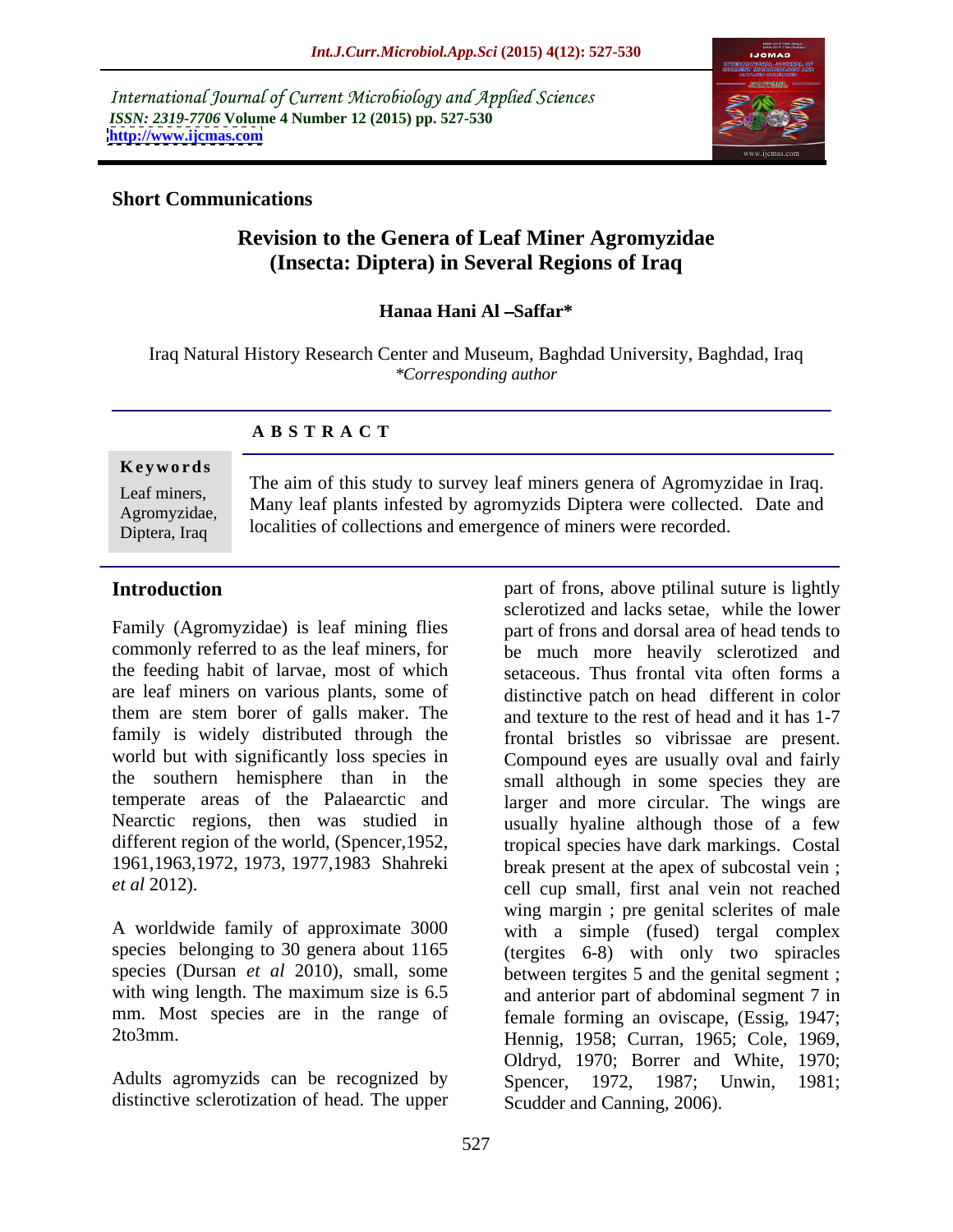Typically agromyzid larvae are cylindrical morphological features. The specimens were in shape, tapering interiorly; with diagnosed by using reliable keys such as projections bearing the anterior and Frick, 1952; Spencer, 1972, 1973.posterior spiracles, the former positioned on<br>  $\mathbf{R}$  **Results and Discussion** the dorsal surface of the prothorax, the latter backwardly directed at the rear; prominent, <br>strongly sclerotised; mouthparts, the Agromyzidae, four genera were recognized mandibles with its longitudinal axis at belonging to two sub families: Agromyzinae oblique or right angles to the rest of the cephalopharyngeal skeleton and usually bearing two or more pairs of equally sized Agromyza Fallen 1810 teeth, directed anteriorly, the ventral cornua (the posteriorly directed "arms") commonly shorter than the dorsal ones (Spencer, 1958, 1972). radial vein before reaching costa ; three

In Iraq, this family was announced at (Al azawi 1967, 1971; El-Haidari *et al*. 1972;<br>Al-Ali, 1977; Mekhlif and Abdul-Rassoul, **Materials:** The specimens of this genus

Many infested leaf of different plants were collected from some governorates and different regions of Iraq, (30-50) leaves per **Distribution:** Through the world, Palearctic each plants). The leaf plants are of alfalfa, cucumber, and weeds. Compositae species from the provences : Baghdad, (Abu - Ghraib, Bab Al-Muadham, Al-Kadhumyia, Al Jadiryia), Kerbala, Nejef, and Basrah The flies can be diagnosed by presence of (Abu-Al Khaseeb, Al-Buradheiaya), during two dorso-central bristles,. Lacking pre January to October. The infested leaves sutural dorsocentrals, costa extended to were collected and brought to the laboratory, then kept in Petri dishes at room temperature **Materials:**  $2\text{d} \text{d}$  were collected from stem The dishes were numbered, the date and of *Vicia faba* on 25.II.2014 in Al Azyzia – locality were recorded. After 21-30 days the Kut. flies were left the leaf as adult . The adults collected also by swap net from the field of alfafa and different weeds (Al-Saffar2013). The flies were mounted on small labels and *Liriomyza* Mik, 1894 others kept in gelatinized capsules. Specimens were diagnosed with a Dino-lite Flies of this genus can be diagnosed by (Digital Microscope) and used binocular distinctive coloration, with both frons and dissecting microscope (MB. Mariobroma. scutellum largely yellow, costa extended to

### **Results and Discussion**

In the present investigation of the family Agromyzidae, four genera were recognized and Phytomyzinae, as follow,

## *Agromyza* **Fallen 1810**

The flies can be recognized by Sub costal vein well developed and joining with first pairs of dosocentral bristles were present ; halters white to yellow.

2002; Abdul Rassoul and Al- Saffar, 2013, were collected from *Medecago sativa* leaves 2014, Al-Saffar 2014). in several region of Iraq : 20 samples, 3  $\Im$ **Materials and Methods and**  $5QQ$  **Kerbala on 24.IV 2014, 4 Materials:** The specimens of this genus and  $3\sqrt{2}$  from Baghdad 23.III. 2014;  $5\sqrt{3}$  $\textcircled{3}$ Nejef on 15.VI. 2014. after 21-30 days the adult emberged.

region **the contract of the contract of the contract of the contract of the contract of the contract of the contract of the contract of the contract of the contract of the contract of the contract of the contract of the co** 

## *Melanagromyza* **Hendel,1920**

M2+3, halters black or brown.

Kut.

## **Distribution:**Warm countries

### *Liriomyza* **Mik, 1894**

 $SRI$ ., Roma) to magnificent the  $M1+2$ .  $M1+2$ .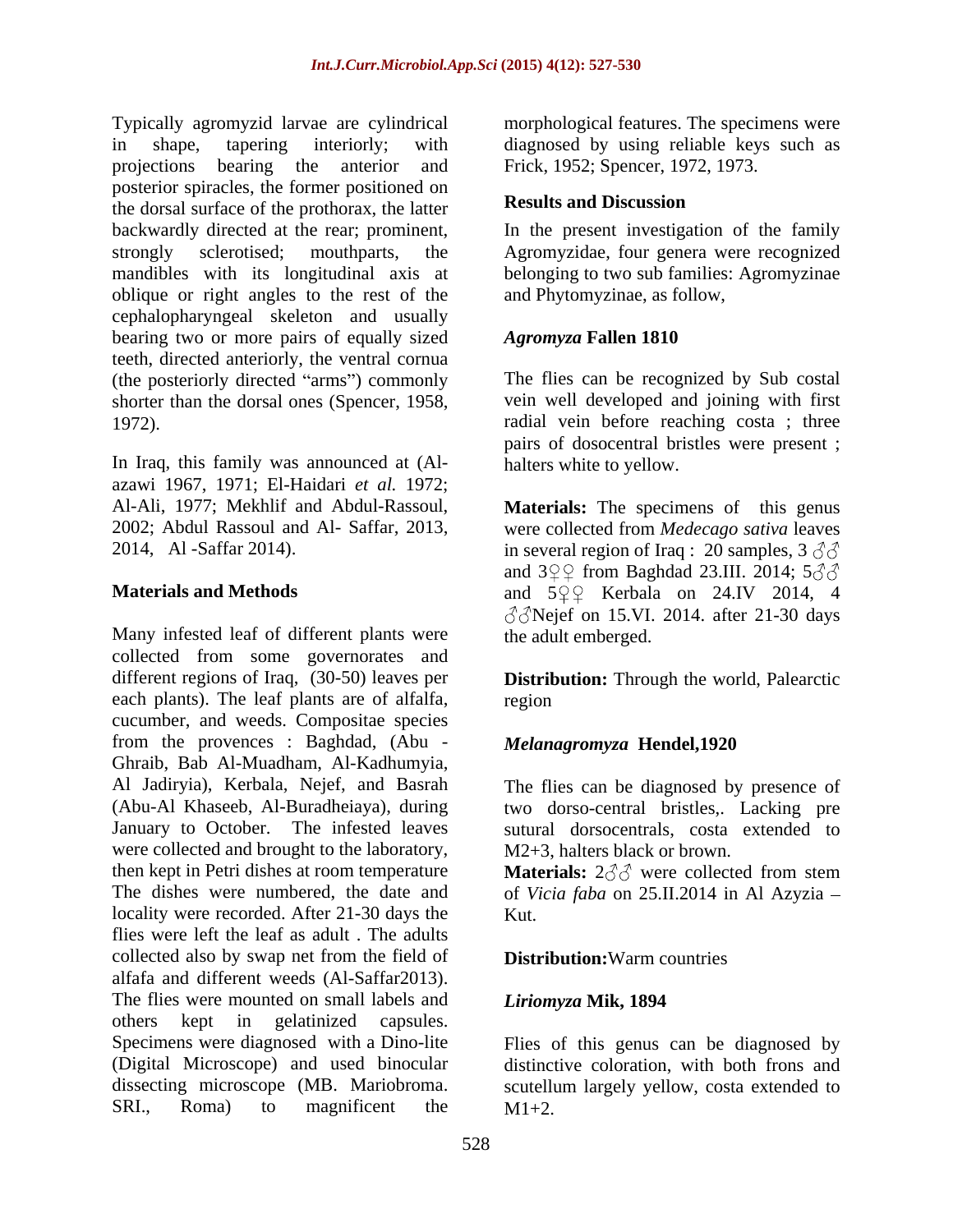**Materials:** many specimens were collected and their parasitites in Iraq. Bulletin of from different leaf plants, 10  $\partial$  from *Cucuribte sativa on 25.VI.2014*.Baghdad*;* , 4 <sup>∂</sup> Afrom *Lufa arabia* on 8.X.201 Baghdad;, Al-Azawi AF. 1971 Parasites of agromyzid 5  $\beta$  from *Cucuribte maxima* on 10.IX.2014 **Kerbala, 6**  $\partial$  **from** *Raphanus sativus* Natural History Museum, 5(1), 35-37. on20. IV.2014 Kerbala*; 4 from* Al-Saffar, H. H. 2013. Survey of Brachycera *Dolichos sesquipedalis* on 3.IV.2014 Dhyala

**Distribution:** Palearctic Region, Oriental, old and new world. *Phytomyza* Fallen, 1810(Diptera:

The diagnostic characters of this genus, orbital setulae are proclinate, frons normal and not prominent and costal vein extended

**Materials:** Many infested leaf plants were collected from different region of Iraq. Curran CH. 1965. The families and genera 10  $\textcircled{3}$  from *Meloletis indeca* on 20.II, 2014 Baghdad; 12 from *Suncus* sp*.* on 22.V.2014 Baghdad;  $14\text{A}$ Al Amara; on 30.I.2014;  $7\text{ and }3\text{ of }7\text{ from }$  *Malvus* sp. on 25.III. Contribution to the Turkish

**Distribution :** Wide World Distribution.

- Advances In Bioresearch, 4(3), 92-94. 728-818).
- 2014.Parasitoid of the genus *Liriomyza*
- Al-Ali AS. 1977. Phytophagous and Hennig W. 1958. Die Familien der dipteral Iraq. Natural History Research Center Publication, 33, 142pp.
- Al-Azawi AF. 1976.Agromyzid leafminers

Entomological Research, 57(2),285- 287*.*

- leafminers in Iraq.Bulletin of Iraq Natural History Museum, 5(1),35-37.
- flies on alfalfa plants. Bulletin of Iraq Natural History Museum, 12(4),1-5.
- *Phytomyza* **Fallen, 1810** Natural History Museum, 13(1),67-71 Al-Saffar HH. 2014. Survey of the genus *Phytomyza* Fallen,1810(Diptera: Agromyzidae) of Iraq. Bulletin of Iraq
	- Borrer DJ., White RE. 1970. A field guide to the insects of America North of Mexico. Houghton Mifflin company Boston.  $XI +404$ pp.
- to second and third radial vein (R2+3), Cole FR. 1969. The flies of Western North lacking second cross vein. America. University of California press Berkely and Los Angeles Ltd. London England 693pp.
	- of North American Diptera.2<sup>nd</sup> rev. ed.  $\frac{1}{\sqrt{2}}$  nd  $\frac{1}{\sqrt{2}}$ rev. ed. Henry Trip, 515pp.
- 2014. Agromyzidae(Diptera) fauna with ten Dursun O., Eskin A., and Atahan T. 2010. Contribution to the Turkish new records. Türkiye Entomology Dergisi, 34(3),299-306
- **Reference Contribution to the insect fauna of Iraq.** El-Haidri H, Fattah YM, Sultan JM.1971. Part3,Bulletin No.9, 20 Pp.
- Abdul-Rassoul MS and Al-Saffar HH. 2013. Essig EO. 1947. College Entomology. New Survey of the genus *Liriomyza* York the MacMillan Book Company Mik.(Diptera: Agromyzhdae) of Iraq. 900pp. (Order: Diptera, Chapter 35, 728-818).
- Abdul-Rassoul MS and Al-Saffar HH. Frick KE. 1952. A generic revision of the Mik. in Iraq. International Journal of catalogue of new world species. Currant Microbiology and Applied University of California publications in Sciences. 3(5),618-624. Entomology, Vol.8 No. 8, pp.339-452. family Agromyzidae (Diptera) with a
	- entomophagous insects and mites of Scizophora und ihre phylogenetischen verwandschafstsbeziehug. Beiträge zur Entomologie 8. 505-688.
		- Oldroyd H. 1970. Diptera, Introduction and